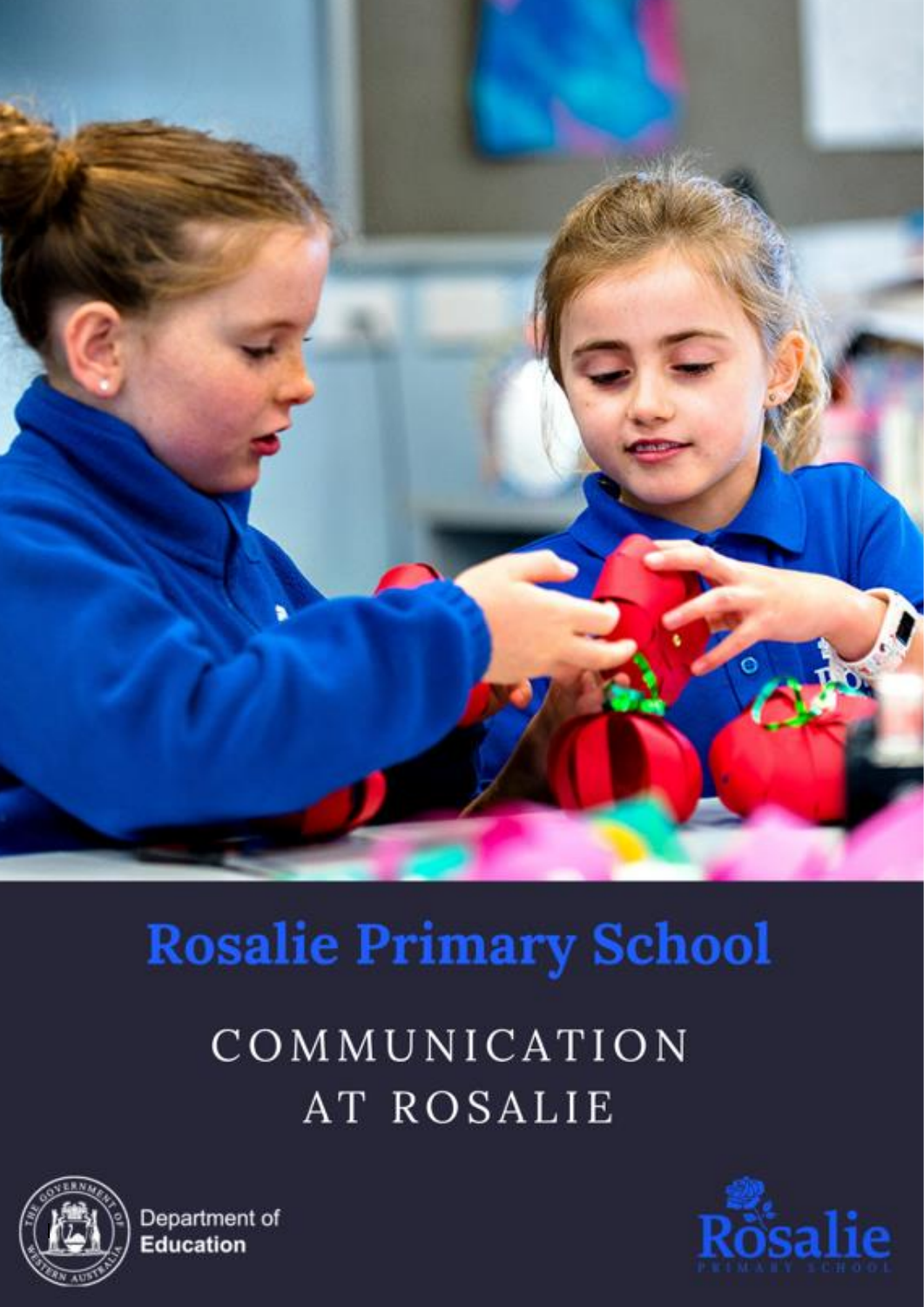## **Communication at Rosalie**

Effective communication is essential in providing all members of the school community with the information they need to make appropriate decisions. Rosalie Primary School is committed to communication that builds a positive learning environment and encourages all students to be their best.

Overarching this document is the Department of Education Communication Protocols which may be found [https://www.education.wa.edu.au/dl/q3vvkq.](https://www.education.wa.edu.au/dl/q3vvkq)

#### **How we communicate with our families and community**

Rosalie values a safe and supportive environment where all are treated with dignity and respect. We recognise that how we communicate provides a model for our students and that positive relationships between school and home are in the best interests of all.

The classroom teacher is the first point of contact for anything school related.

Rosalie Primary School uses 'Connect' as our primary source of digital communication. On enrolment, each parent / carer will receive login details and instructions for accessing Connect (our online communication App).

Rosalie has appropriate, timely, and efficient communications for a variety of purposes. The table on Pages 4 and 5 outlines how Rosalie staff connect with parents / carers and keeps the community up-todate.

The Rosalie P&C conducts its own communication with the community and is guided in part by the P&C social media policy found here: [https://rosalie.wa.edu.au/parents/pc-association/.](https://rosalie.wa.edu.au/parents/pc-association/) For information about P&C related activities or events please speak with your class liaison parent.

### **How families and our community can help us**

At Rosalie we welcome and encourage parent and community collaboration and involvement. We hope that all members of our school community interact in a respectful and positive manner that is consistent with the values and ethos of Rosalie and the Department of Education Communication Protocols.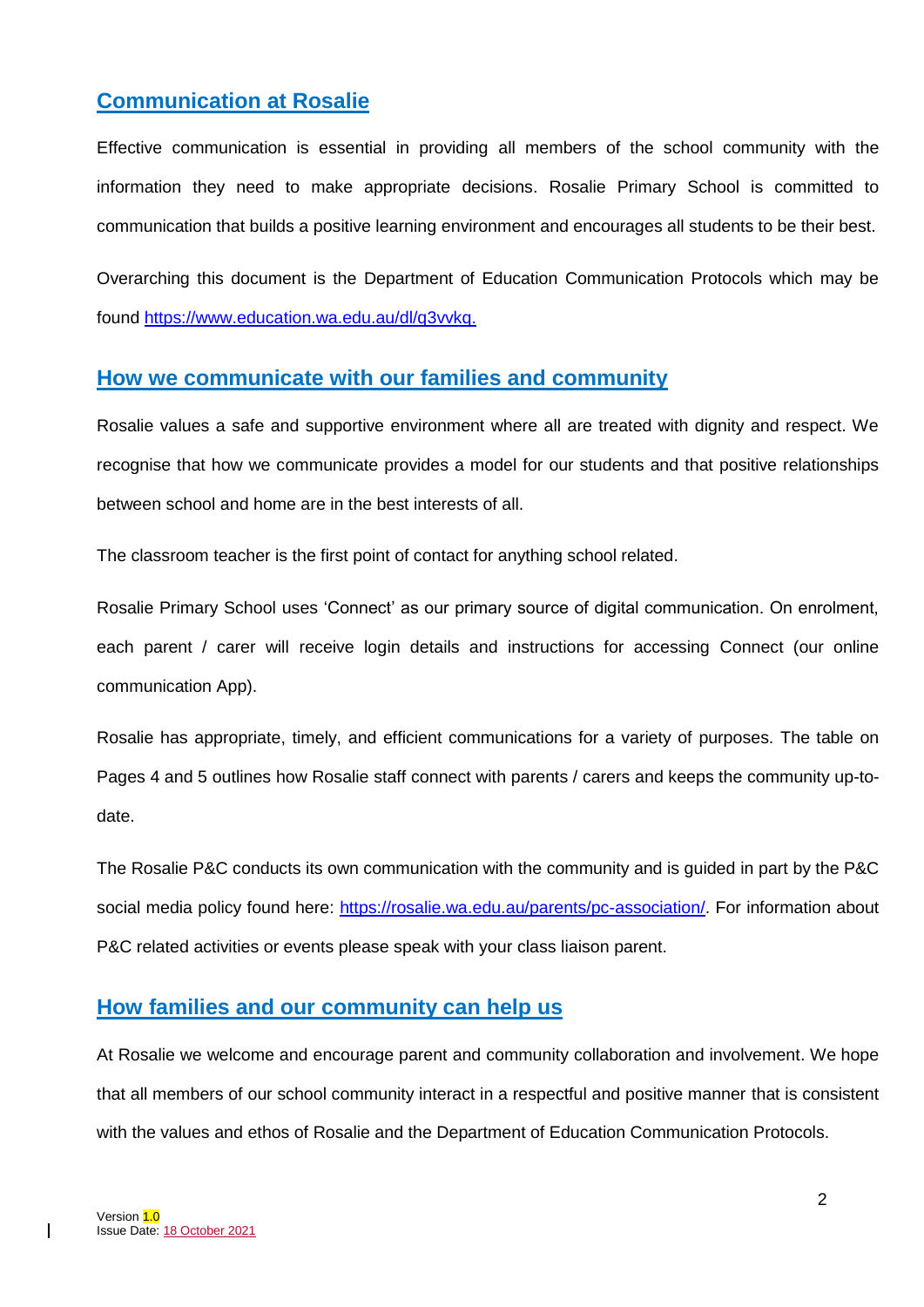#### **How parents and carers can support effective communication:**

- keep staff updated on new or changed information concerning their child's needs, contact details and individual situation
- sign in and out of the office when visiting the school, taking your child from school, or dropping your child off after 9am
- notify us via SMS 0447 925 809 when your child is sick or will be absent for the day help your children to comply with the Rosalie Mobile Phone Policy
- call the Rosalie Administration office if you need to contact your child during school hours
- avoid posting any images of a student, other than your own, on any online platform without first obtaining the permission of the student's parent. Please extend this same courtesy to staff members and other parents/carers.

#### **How families and community can address a concern:**

- if the matter relates to everyday class operation, parents need to make an appointment to see the classroom teacher, detailing the reasons for the appointment. The classroom teacher is the first point of contact
- if the matter involves operations beyond the classroom, or concerns that are not easily resolved. or if a direct approach is not appropriate, an appointment should be made with a member of the school's Administration and, if required, the Principal
- very occasionally a parent / carer may be unhappy about the outcome of their efforts to resolve a concern. They may seek further guidance from The Department of Education's disputes and complaints policy which can be found at:

[http://det.wa.edu.au/policies/detcms/policy-planning-and-accountability/policies-](http://det.wa.edu.au/policies/detcms/policy-planning-and-accountability/policies-framework/policies/disputes-and-complaints.en?cat-id=3457094)

[framework/policies/disputes-and-complaints.en?cat-id=3457094](http://det.wa.edu.au/policies/detcms/policy-planning-and-accountability/policies-framework/policies/disputes-and-complaints.en?cat-id=3457094)

To ensure that all students, staff and parents feel safe and in line with Rosalie's school values (Be **Kind**, Be **Respectful**, Be **Your Best** and Be **Responsible)** any communication that does not meet our values should be raised with the school Administration and may be escalated to the Principal where appropriate.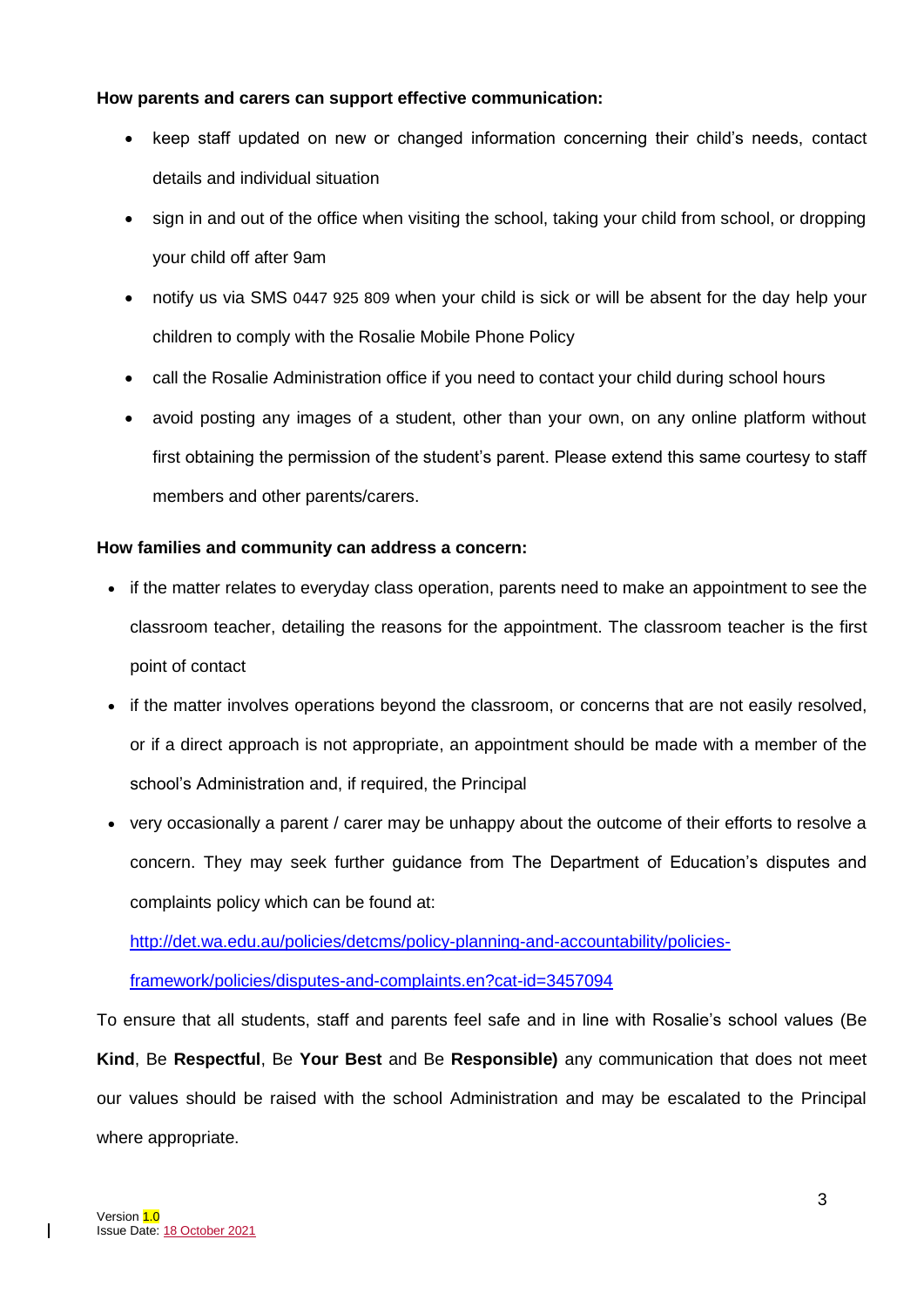| <b>General Information</b>                                              |                                                                                                   |                                                                                                                                 |  |
|-------------------------------------------------------------------------|---------------------------------------------------------------------------------------------------|---------------------------------------------------------------------------------------------------------------------------------|--|
| <b>Information</b>                                                      | <b>When</b>                                                                                       | <b>How</b>                                                                                                                      |  |
| <b>Term Planner</b>                                                     | Available online                                                                                  | Website: www.rosalie.wa.edu.au                                                                                                  |  |
| <b>Newsletters</b>                                                      | Fortnightly                                                                                       | Email via Connect app                                                                                                           |  |
| Notes and leaflets                                                      | As required                                                                                       | Email via Connect App<br>Hard copy<br>Online forms                                                                              |  |
| <b>Activity Notices</b>                                                 | As required                                                                                       | Notice boards outside class rooms<br>Early childhood notice boards<br>Sports notice board<br>School entry                       |  |
| <b>General Enquiries</b>                                                | As required                                                                                       | School administration office,<br>Email: Rosalie.PS@education.wa.edu.au                                                          |  |
| <b>Parent Information Book</b>                                          | Current year<br>available online                                                                  | Email to new families<br>Website: www.rosalie.wa.edu.au                                                                         |  |
| <b>Class Lists</b>                                                      | Friday 2pm prior to<br>Term 1                                                                     | Notice board in Anzac Courtyard                                                                                                 |  |
| Strategic Plan                                                          | Available online                                                                                  | Website: www.rosalie.wa.edu.au                                                                                                  |  |
| Policies and Procedures                                                 | Available online                                                                                  | Website: www.rosalie.wa.edu.au                                                                                                  |  |
| <b>Annual Report</b>                                                    | Available online                                                                                  | Website: www.rosalie.wa.edu.au                                                                                                  |  |
| Assemblies                                                              | Generally fortnightly<br>on Friday but may be<br>on another<br>scheduled day such<br>as Anzac Day | Undercover area                                                                                                                 |  |
| Absent from School<br><b>Notice</b>                                     | When a student is<br>absent                                                                       | Parents / carers send SMS notice to:<br>0447 925 809                                                                            |  |
| Incidents / Playground<br>incidents                                     | As required                                                                                       | Recorded in Integris by teacher/ playground duty<br>teacher.<br>Parents are contacted if an incident needs to be followed<br>up |  |
| Information sessions for<br>specific purposes                           | As required                                                                                       | Face to face<br>Phone<br>Webinar                                                                                                |  |
| Reset Connect password                                                  | As required                                                                                       | Send an email to: Rosalie.PS@education.wa.edu.au                                                                                |  |
| Open School Board<br>Meeting<br>(each year there is an open<br>meeting) | Date of meeting<br>advised via<br>newsletter (Connect)                                            | Meeting held in the school Library on the advertised date                                                                       |  |

 $\overline{\phantom{a}}$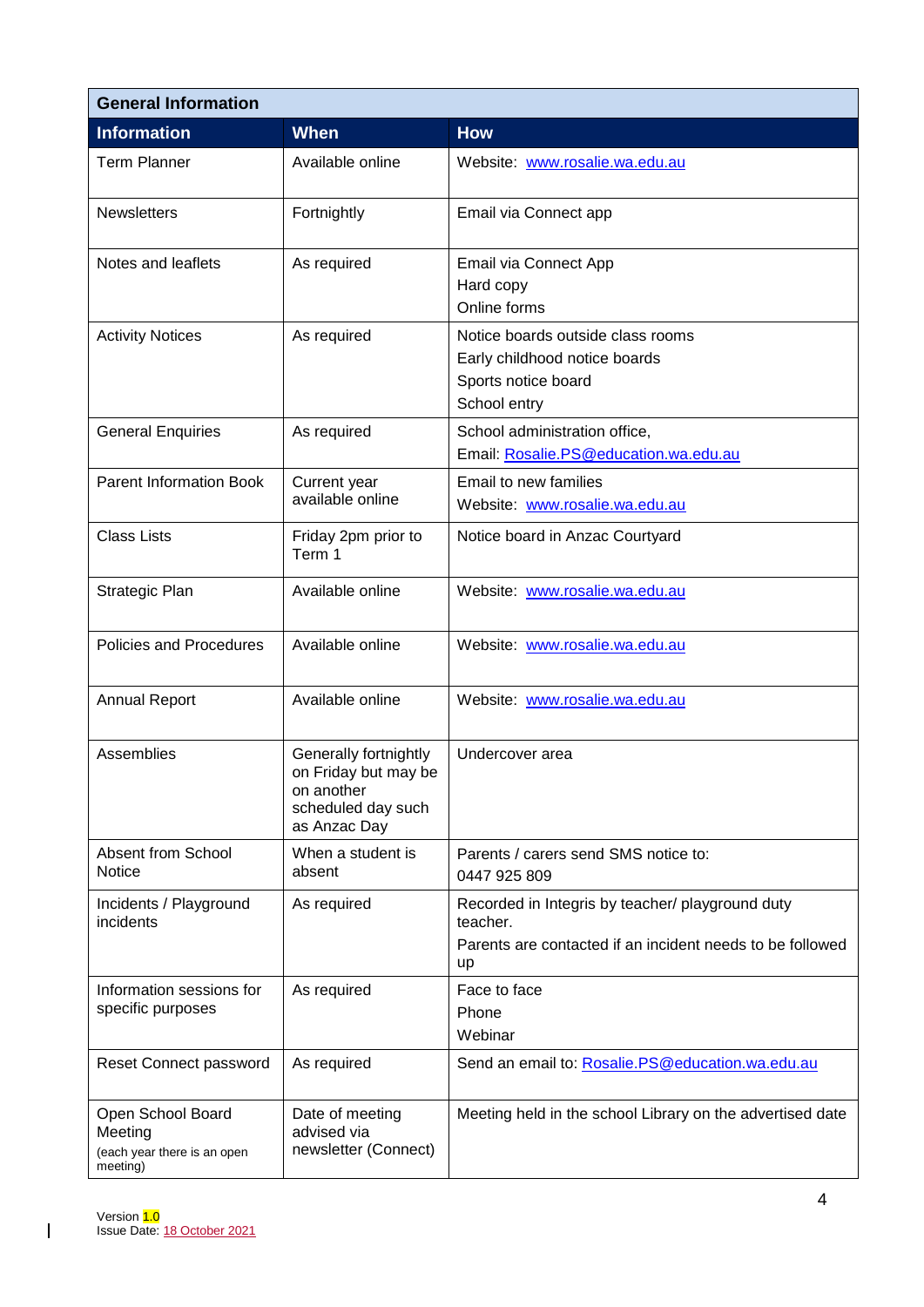| Academic progress & classroom information                                              |                                                                                                    |                                                                                                                                                                                                                              |  |
|----------------------------------------------------------------------------------------|----------------------------------------------------------------------------------------------------|------------------------------------------------------------------------------------------------------------------------------------------------------------------------------------------------------------------------------|--|
| <b>Information</b>                                                                     | <b>When</b>                                                                                        | <b>How</b>                                                                                                                                                                                                                   |  |
| <b>Class Parent Information</b><br>Meetings                                            | Early in Term 1                                                                                    | Face to face in the classroom<br>Handouts<br>(In this session teachers will outline how they would like to<br>communicate with parents throughout the year, set expectations<br>around homework and other classroom matters) |  |
| <b>Teacher Interviews</b>                                                              | Upon request                                                                                       | Face to face<br>Phone<br>Email<br>As agreed                                                                                                                                                                                  |  |
| Interim Reports                                                                        | Last week Term 1                                                                                   | Connect Email: Rosalie.PS@education.wa.edu.au                                                                                                                                                                                |  |
| Semester Report                                                                        | Last week Semester 1<br>(Term 2)<br>Last week Semester 2<br>(Term 4)                               | Connect Email: Rosalie.PS@education.wa.edu.au                                                                                                                                                                                |  |
| Students with<br>Documented Plans                                                      | Regular meetings<br>with parents of<br>students                                                    | Face to face where possible                                                                                                                                                                                                  |  |
| ICT agreement                                                                          | Early Term 1                                                                                       | Hard copy form                                                                                                                                                                                                               |  |
| Excursions / incursions                                                                | As required                                                                                        | Notes home<br>Electronic forms                                                                                                                                                                                               |  |
| Parent Help on<br>excursions                                                           | As required                                                                                        | Notice boards outside of the classroom,<br>Class liaison<br>Face to face                                                                                                                                                     |  |
| Parent Help in the<br>Classroom                                                        | As requested by the<br>teacher                                                                     | Notice boards outside of the classroom,<br>Class liaison<br>Face to face                                                                                                                                                     |  |
| Class activity updates -<br>day to day activities                                      | As required                                                                                        | Applications such as Seesaw, may be used to share<br>events and communicate what is happening in the<br>classroom on a day to day basis                                                                                      |  |
| Lessons / access to<br>applications                                                    |                                                                                                    | Google Classroom                                                                                                                                                                                                             |  |
| Other Helpful Information - go to www.rosalie.wa.edu.au to find more information like: |                                                                                                    |                                                                                                                                                                                                                              |  |
| Rosalie Learning Hub                                                                   | Website link:<br>Rosalie Learning Resources Hub   Rosalie Primary School                           |                                                                                                                                                                                                                              |  |
| School uniform<br>(Orders Managed by the<br>P&C)                                       | Website link:<br><b>School Uniform   Rosalie Primary School</b>                                    |                                                                                                                                                                                                                              |  |
| <b>School Lunch Online</b><br>(Managed by the P&C)                                     | Website link:<br>School Lunch Online   Australia's favourite online ordering - School Lunch Online |                                                                                                                                                                                                                              |  |

 $\overline{\phantom{a}}$